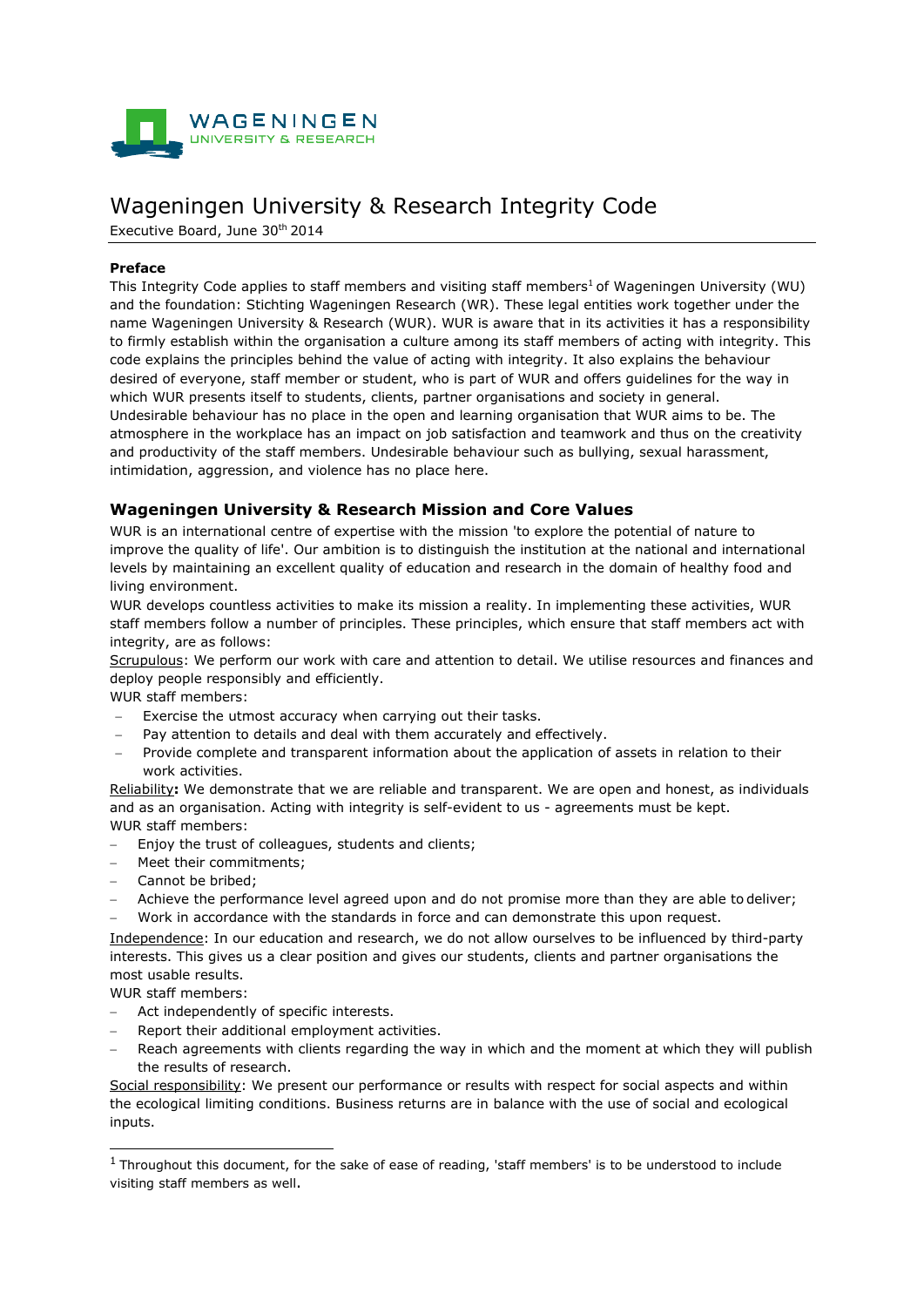WUR staff members:

- Place importance on dealing responsibly with nature and the living environment. They are aware of the importance of animal welfare, and take this into account;
- Respect human rights in their work at all times.
- Treat test subjects and laboratory animals with integrity in their research.
- Are aware of the possible consequences of the application of research results on a higher aggregate level than the system studied.
- Are aware of the social effects of their work and act accordingly.

Inspiring and safe working environment: We offer a working environment that brings out the best in people, with respect for the cultural diversity within the organisation. Only in this way can we, as a research institute, offer the most added value to our students, clients and partner organisations. In our work, we treat each other with respect and offer each other the space to discuss conflicts of conscience. A conflict of conscience is an acceptable reason for an individual not to perform specific work. WUR staff members:

- Offer and receive the space to develop professionally.
- Treat each other and WUR contacts with respect.
- Are aware of cultural diversity within the organisation and deal with this with integrity.

## **Implementation**

These principles describe in general terms the behaviour expected of WUR staff members. WUR staff members carry out research, teach or carry out general and/or supporting tasks. All these activities set specific demands regarding the behaviour in each of these three areas.

#### **Staff member**

A WUR staff member is defined as a person who has an employment contract at WU or WR in conformity with the Collective Labour Agreement for Dutch Universities

(CAO-NU) or the Collective Labour Agreement for WR (CAO-WR), or who is otherwise employed by WU or WR. WUR staff members act on the basis of the principles laid out in this Integrity Code. This means that they treat each other with respect and professionalism and without prejudice. This is also true of the way in which they treat students and external contacts. There are absolutely no restrictions on discussing or reporting undesirable behaviour. The confidential counsellors within WUR are available to every staff member.

WUR staff members maintain professional relationships with the people they work with. They also avoid all situations in which one or more staff members do not feel that they are being treated with integrity. WUR is an organisation which operates internationally and in which staff members of different cultural backgrounds work together. Staff members are aware of this in their dealings with each other.

Every staff member has individual responsibility for his/her contribution to a healthy and pleasant working environment. That responsibility also applies to preventing undesirable social conduct, whether originating from himself/herself or in others. Within the organisation, various support arrangements are in place to help people to adopt a more assertive and resilient attitude, if necessary. Looking the other way or not intervening are by definition out of the question.

WUR staff members maintain a great many external contacts and are also active in other organisations. As such, it is unavoidable that staff members may find themselves in situations in which they represent not only WUR but also another organisation with which they have a cooperative relationship.

In these situations, WUR staff members avoid any appearance of a conflict of interests. In addition, WUR is transparent in communicating the additional employment activities of its staff members.

Those staff members in managerial positions have particular responsibility. They stimulate and oversee adherence to this Integrity Code. They serve as an example for their colleagues in this regard. Staff members in managerial positions ensure a working atmosphere in which it is possible for staff members to speak to each other about behaviour which is in conflict with the Integrity Code. As such, they are open to criticism from other staff members regarding their own actions as these relate to the principles of WUR. The senior management also has a particular responsibility with regard to measures relating to the prevention of undesirable conduct and dealing with any instances that do arise, as well as devoting constructive attention to the issue.

#### **Education**

In education, the emphasis is on obtaining knowledge about a subject and on academic development. The skills and knowledge obtained include insight into scientific methods, cooperation, reflection and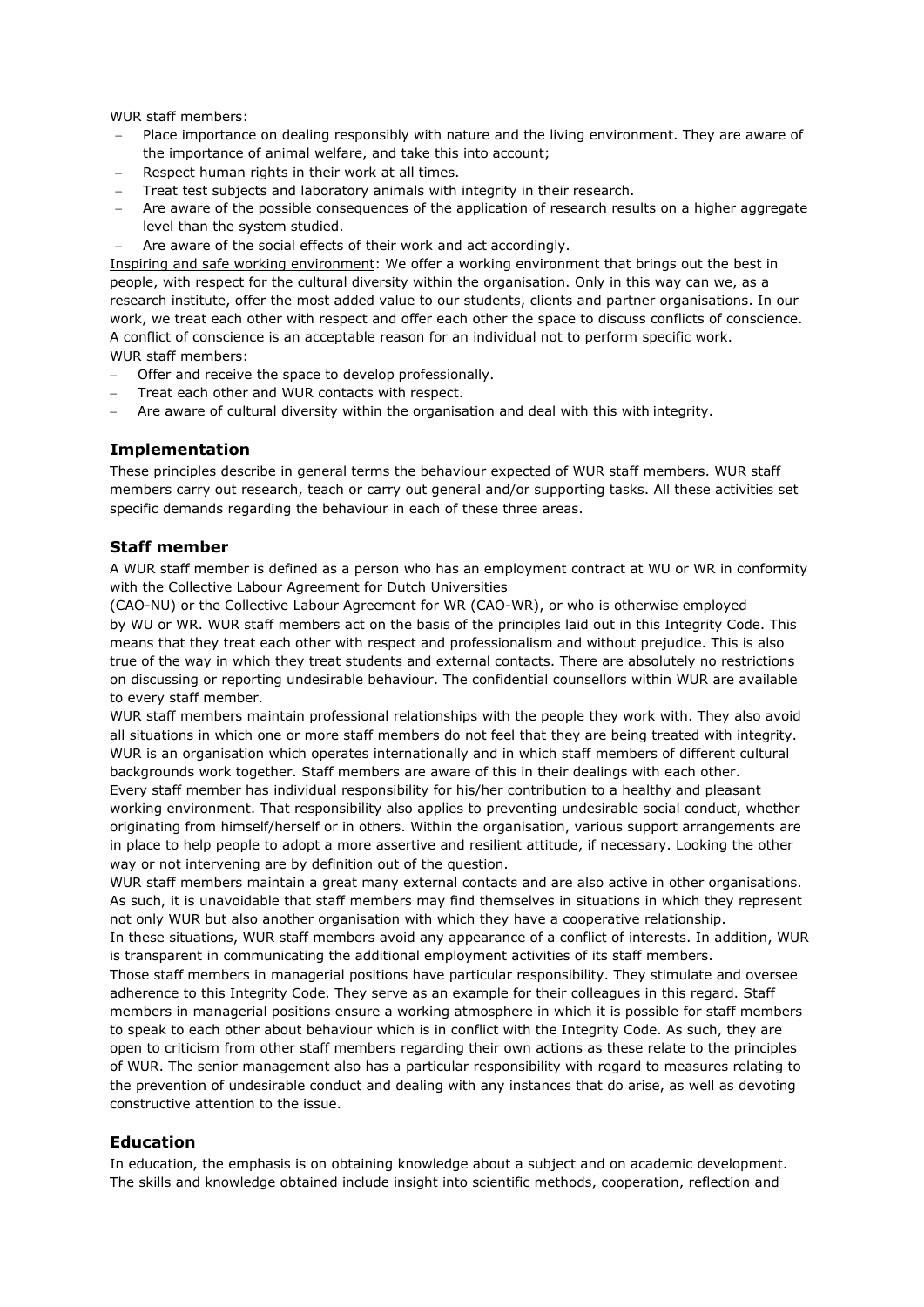scientific debate. Education also focuses on assisting the student to internalise the principles of good and honest scientific practice.

Many of the WUR staff members are active in teaching. It is in this context that interaction with students takes place. Students, defined as anyone who follows a course of education at WUR, have a special position within the organisation. They are the recipient of a service, and in that regard they are to be seen as a client. They have the right to expect that the education they receive has been set up in conformity with the principles of acting with integrity and that it is in line with the Netherlands Code of Conduct for Research Integrity. At the same time, they can also be involved in carrying out WUR activities. Whenever students carry out research or embark on work placements, they must also act in accordance with the Netherlands Code of Conduct for Research Integrity and the principles laid out in this Integrity Code.

Education involves continuous interaction between staff members and students. It goes without saying that the same principles apply to this interaction as to interaction among staff members.

#### **Research**

WUR is a knowledge institute. A large number of employees carry out research. They formulate hypotheses, test them, repeat and check earlier experiments and work towards ever broader generalisations on the basis of the results of their work. WUR carries out research at the request of a wide range of clients. At one end of the scale, WUR carries out fundamental research, for which the 'client' is science itself, driven by curiosity. At the other end of the scale, WUR carries out applicationoriented research at the request of one or more individual parties.

#### Wageningen University

The research carried out at WU emphasises the formation of theory and the acquisition of new insights and knowledge. The research is characterised by the fact that the results do not necessarily have to have a direct application. Research results are published in peer-reviewed journals and through contributions to congresses and seminars. The users of the results are predominantly scientific colleagues. The results are made accessible as soon as possible upon completion of the research, increasingly so via Open Access channels and with the inclusion of the models and data sets used in the research. There are often limiting conditions such as assets and time available for the research, but the results of the research are never defined in advance. The client does designate research topics but does not formulate the research question; once the proposal has received a positive evaluation on the basis of scientific criteria, the client provides resources and assets. Research performed at WU takes place in accordance with the Netherlands Code of Conduct for Research Integrity. Standard 12.b under chapter 3.2 of this code, and, consequently, standard 10.b under chapter 5.4 of this code will be left unapplied by WUR.

#### Wageningen Research

The research carried out at WR emphasises solving a concrete problem or developing a product, method or service. The research is carried out within the limits set by conditions relating to finances and capacity, and there is a clear description of the results to be achieved. Research can be carried out at the request of a single client or within a consortium of several public and private parties. There is a close working relationship with the client. Generally, the client formulates the research question. The performance of the research and the report of the results are also the responsibility of Wageningen Research.

Research carried out by WR also takes place in accordance with the Netherlands Code of Conduct for Research Integrity. Standard 12.b under chapter 3.2 of this code, and, consequently, standard 10.b under chapter 5.4 of this code will be left unapplied by WUR.

The safeguarding of integrity relating to the confidentiality of business information and the rights and publication of results is addressed by WUR General Terms and Conditions (specifically Article 6 paragraph 3 and Articles 7 and 8).

WUR also commissions third parties to carry out research. In this case, WUR still holds final responsibility for this research.